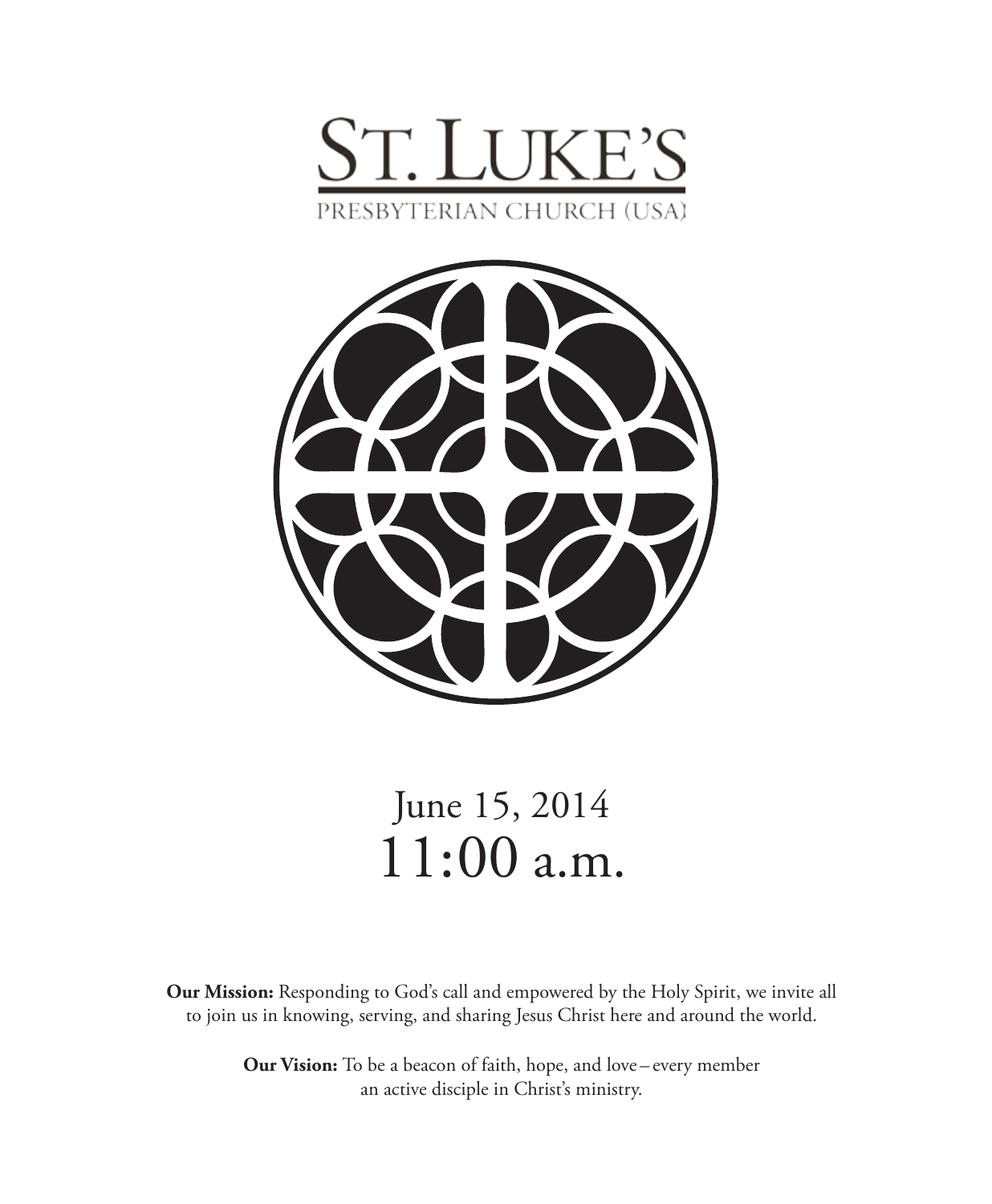

St. Luke's PRESBYTERIAN CHURCH (USA) 1978 Mt. Vernon Road Dunwoody, Georgia 30338-4617 770-393-1424 www.slpres.org

8:30 a.m. Chapel Communion Service 9:30 a.m. Sunday School 11:00 a.m. Sanctuary Worship Service *Nursery provided for all services and Sunday School*

> **OFFICE HOURS:** Mon. - Fri., 8:30 a.m. - 4:30 p.m.

Dr. Jason Whitener, Pastor Rev. Shannon Dill, Associate Pastor Rev. Phil Brown, Associate Pastor Dr. E. Moss Robertson, Pastor Emeritus



**That All May Worship:** St. Luke's strives to be a welcoming church for all. Assistive hearing devices, large print hymnals, large print bulletins and pew cushions are available. Please contact an usher for further assistance.

**Parents:** During the worship service, if necessary, the parlor is a comfortable place to be with your child and still see the service. Children's Worship Notebooks and activity sheets are available for all ages on the shelves in the Narthex (Sanctuary lobby). An usher can assist you.

For your convenience, there is a **Family Restroom** located in the hallway of the administrative offices, on the first floor, near the main lobby.

JUNE 15, 2014 • TRINITY SUNDAY Liturgical Color: White *White is used on days we celebrate the redemptive work of Jesus Christ, such as Christmas, Easter and Communion Sundays.* 

*The flowers today are given by Brad and Jenny Troha in honor and celebration of our fathers and all fathers on Father's Day.*

#### Serving Today

| Nursery Supervisor  Marcy Williams |
|------------------------------------|
|                                    |
|                                    |
| Terry & Donna Nall                 |
|                                    |
|                                    |
|                                    |

#### Welcome, Guests!

We are delighted you are worshiping with us! As a guest, you are invited to:

- 1. During the **Celebration of Community**, please print the requested information on the Friendship Pad and pass the Friendship Pad down the pew.
- 2. After the worship service, please join Deacon Sandra Clay, Elder Wayne Radloff, and our Pastors in the Narthex (Sanctuary lobby). They will answer questions and provide you with a Guest Packet and a loaf of bread lovingly made by St. Luke's member, Cindy Nunez.
- 3. If you are interested in learning more about St. Luke's or are interested in joining, please contact Jason Whitener: jasonwhitener@slpres.org or 770-393-1424, ext. 223.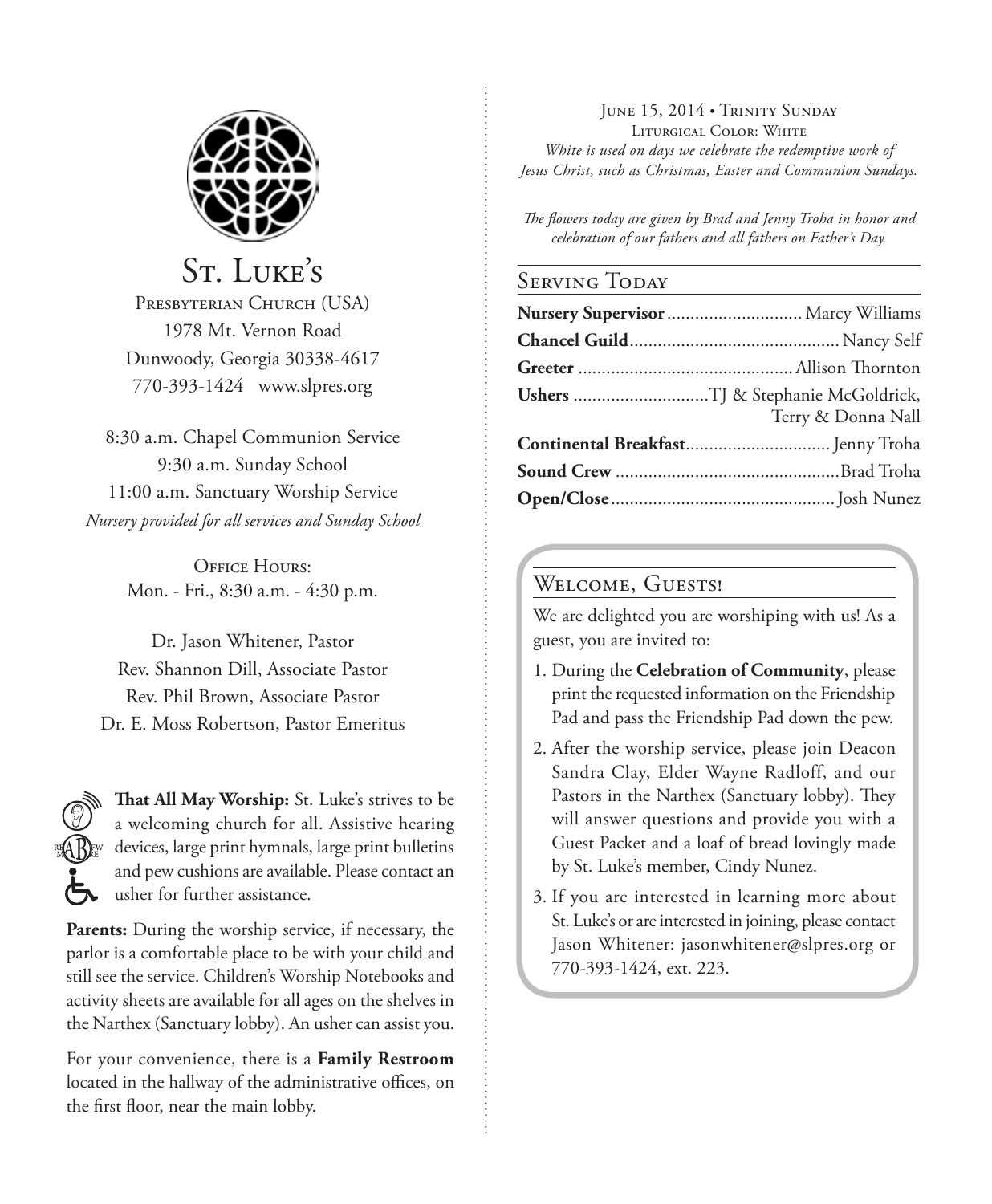# We Assemble in God's Name

# **In Preparation for Worship**

 God of delight,Your Wisdom sings Your Word at the crossroads where humanity and divinity meet. Invite us into Your joyful being where You know and are known in each beginning, in all sustenance, in every redemption, that we may manifest Your unity in the diverse ministries You entrust to us, truly reflecting Your triune majesty in the faith that acts, in the hope that does not disappoint, and in the love that endures. Amen.

# **Gathering Prayer of Adoration Phil Brown Phil Brown Phil Brown**

**Prelude Introduction and Hymn / Piet Post** 

# **Call to Worship**  \*

Leader: O Lord, let my soul rise up to meet you

**People: As the day rises to meet the sun.** 

Leader: Glory to the Father, and to the Son, and to the Holy Spirit

**People: As it was in the beginning, is now, and will be forever.** 

Leader: Come let us sing to Lord:

**All: Let us shout for joy to the Rock of our salvation.** 

\* Hymn #138

Holy, Holy, Holy / NICAEA

# **Celebration of Community**

# **Invitation to Confession & Call to Prayer**  \*

Leader: The Lord be with you. **People: And also with you.**

Leader: Let us pray.

#### **Prayer of Confession**  \*

 **God, give us discomfort at easy answers, half-truths, and superficial relationships, so that instead we may live deep within our hearts. Grant us anger at injustice, oppression, and exploitation of people, so that we may hope for justice, freedom, and peace. Bless us with enough foolishness to believe that we can make a difference in this world, so that we can do what others claim cannot be done. Amen.**

**Assurance of Forgiveness** \*

*\* Please stand*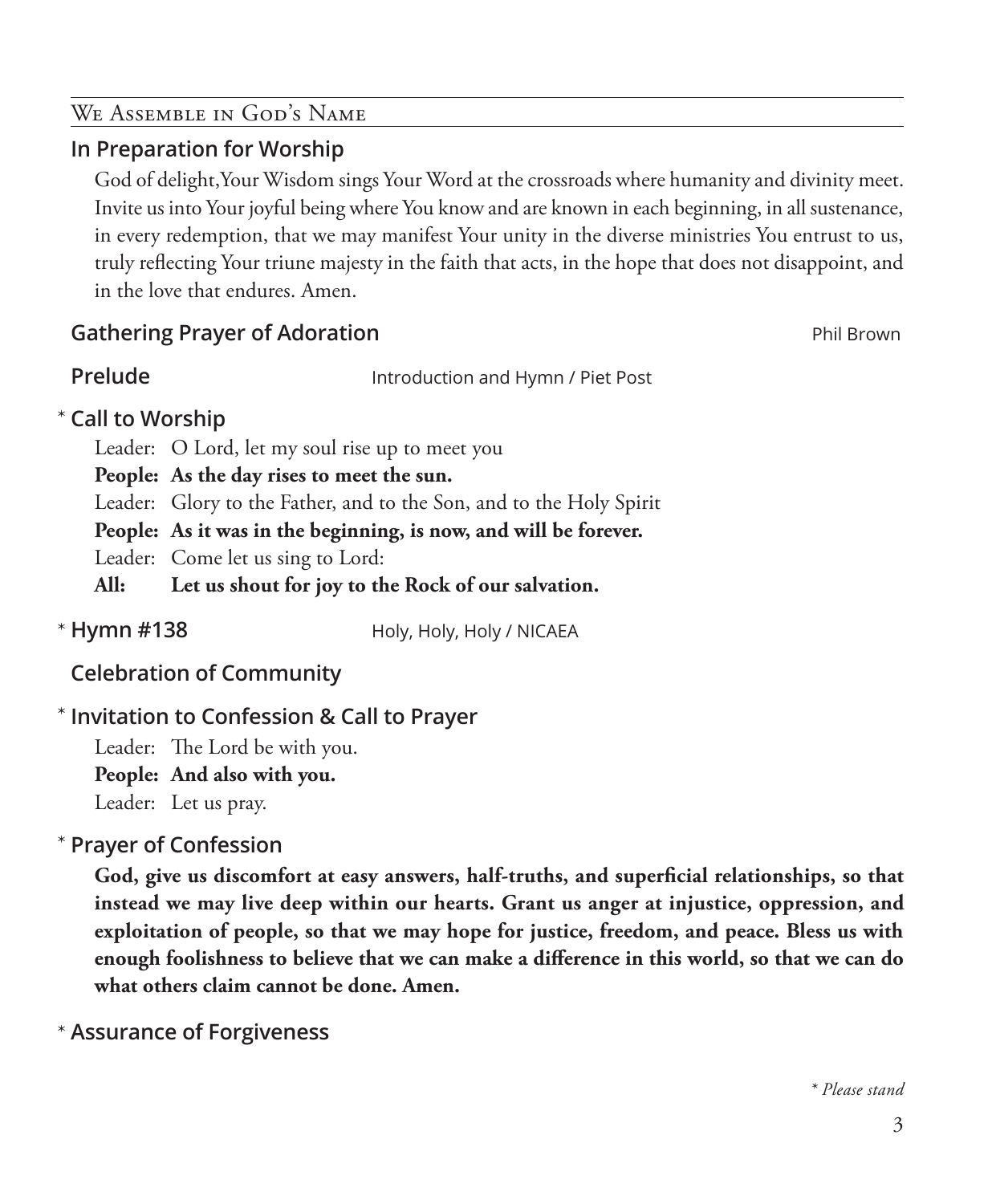# **Gloria Patri** \*

 **Glory be to the Father, and to the Son, and to the Holy Ghost; As it was in the beginning, is now, and ever shall be, world without end. Amen. Amen.**

### We Hear God's Word Proclaimed

**Tell Us Our Story** Catherine Anne Thomas Catherine Anne Thomas We always encourage children to remain in worship. However, we currently provide child care for infants through young elementary children in the event that families wish to use it. All classes meet in Sheppard Hall, which is located just across the garden.

### **Morning Prayer & The Lord's Prayer**

 **Our Father Who art in heaven, hallowed be Thy name. Thy kingdom come, Thy will be done, on earth as it is in heaven. Give us this day our daily bread; and forgive us our debts, as we forgive our debtors; and lead us not into temptation, but deliver us from evil. For Thine is the kingdom and the power and the glory, forever. Amen.**

| <b>Old Testament Reading</b>                                                               | Psalm 8 / page 466         | Cindy Nunez |
|--------------------------------------------------------------------------------------------|----------------------------|-------------|
| Leader: The Word of the Lord.                                                              |                            |             |
| People: Thanks be to God.                                                                  |                            |             |
| Solo                                                                                       | The Father's Song / Redman | Ron Valdes  |
| <b>New Testament Reading</b><br>Leader: The Word of the Lord.<br>People: Thanks be to God. | Matthew 28:16-20 / page 32 |             |
| Sermon                                                                                     | Go Outside and Play        | Phil Brown  |
| WE RESPOND TO GOD'S WORD                                                                   |                            |             |

**Affirmation of Faith** The Apostles' Creed \*

 **I believe in God the Father Almighty, Maker of heaven and earth, and in Jesus Christ His only Son our Lord; Who was conceived by the Holy Ghost, born of the Virgin Mary, suffered under Pontius Pilate, was crucified, dead, and buried; He descended into hell; the third day He rose again from the dead; He ascended into heaven, and sitteth on the right hand of God the Father Almighty; from thence He shall come to judge the quick and the dead. I believe in the Holy Ghost; the holy catholic church; the communion of saints; the forgiveness of sins; the resurrection of the body; and the life everlasting. Amen.**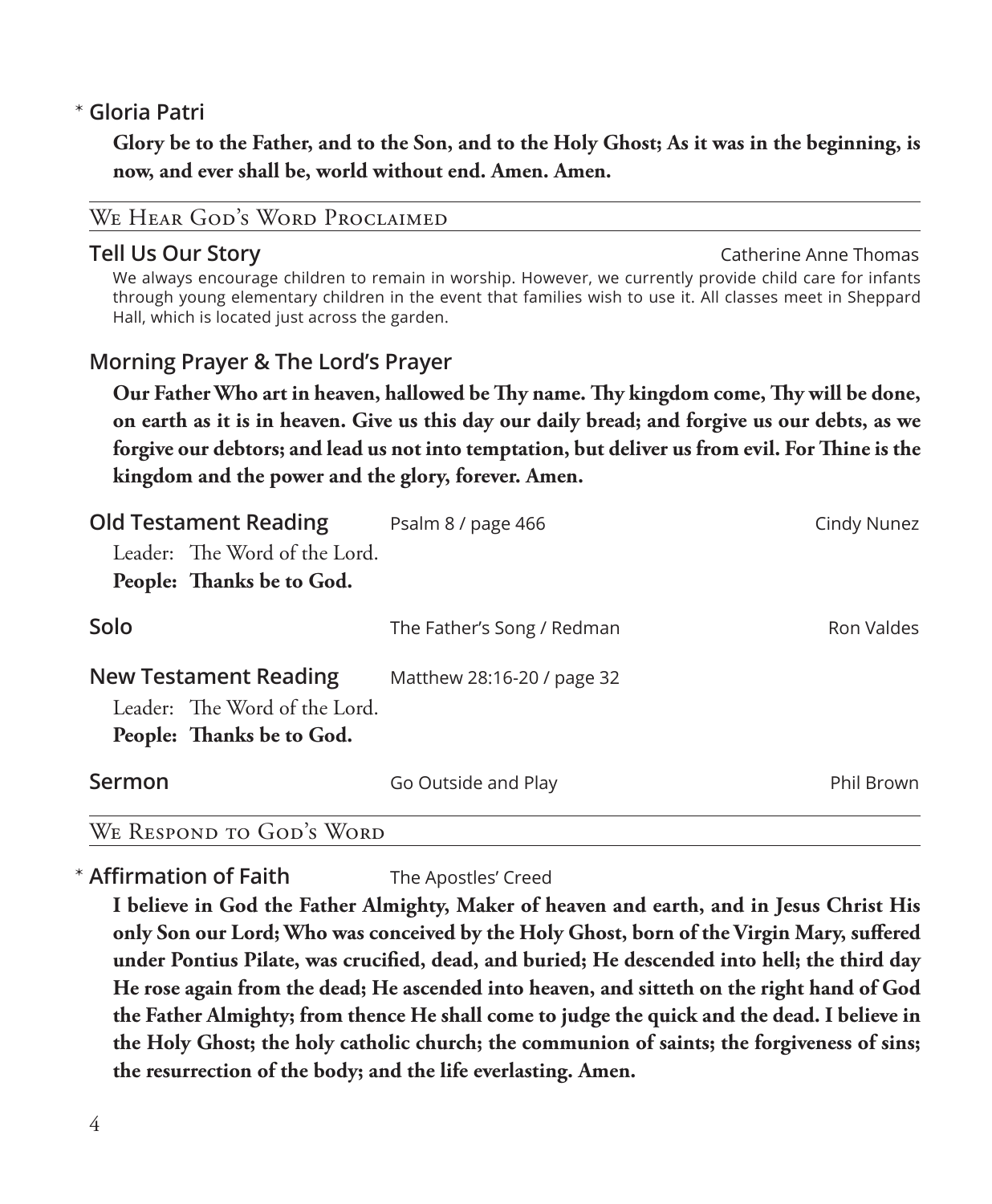

**Offering & Offertory** Let Them Be Little / Valdes Ron Valdes

**Doxology** \*

 **Praise God, from Whom all blessings flow; Praise Him, all creatures here below; Praise Him above ye heavenly host; Praise Father, Son and Holy Ghost. Amen.**

**Prayer of Dedication** \*

| WE GO IN GOD'S NAME |                                                                        |
|---------------------|------------------------------------------------------------------------|
| * Sending Hymn #460 | Holy God, We Praise Your Name /<br><b>GROSSER GOTT, WIR LOBEN DICH</b> |
| * Benediction       |                                                                        |
| * Postlude          | Finale / Piet Post                                                     |

WORSHIP NOTES: In celebration of Trinity Sunday, the organ selections this morning are taken from a set of Theme and Variations composed by Dutch organist Piet Post on the hymn tune NICAEA best known as "Holy, Holy, Holy!" Thank you to Jan and Joe Billions for assisting in worship this morning.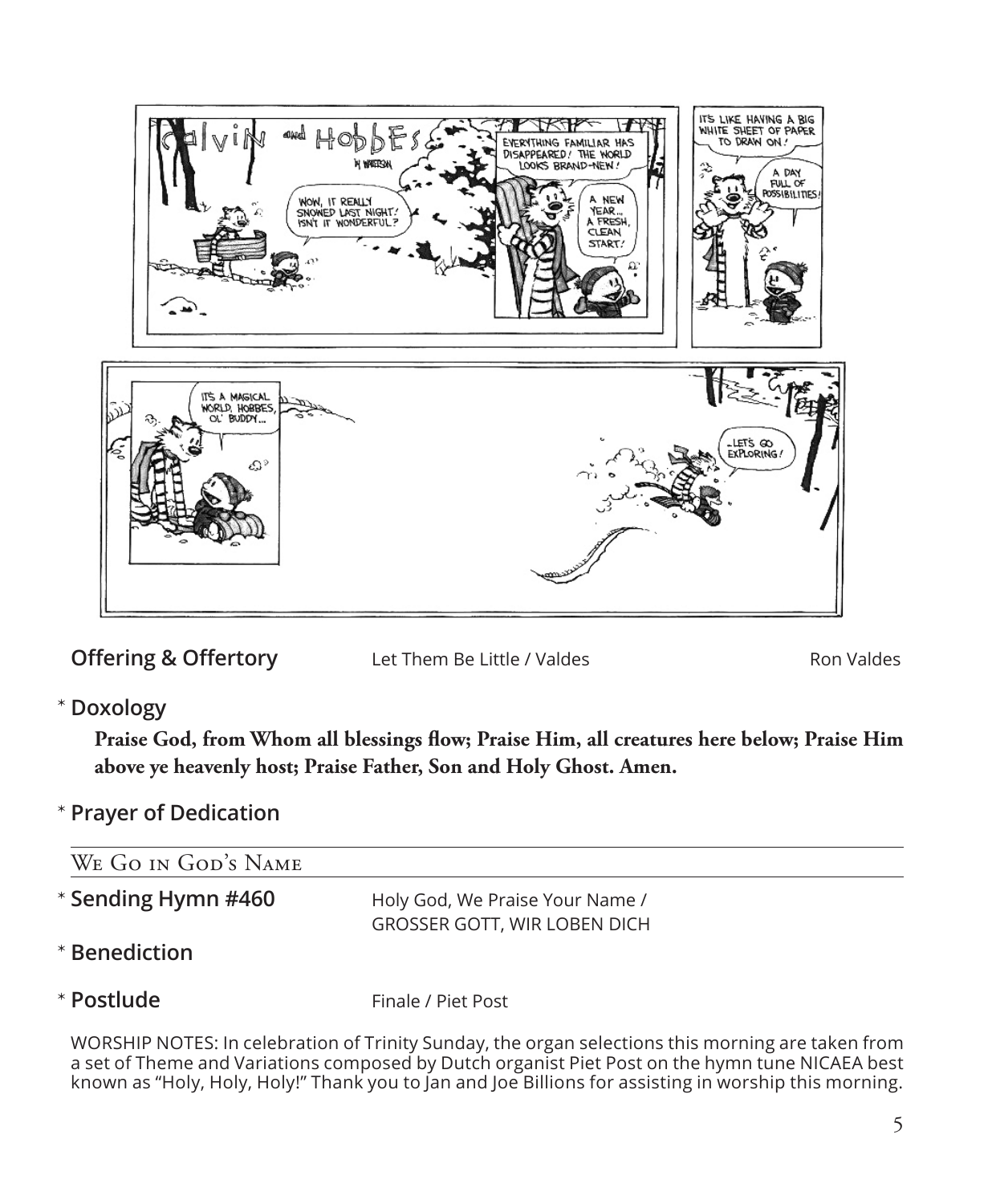#### KNOW

We invite all "newer" members who would like to get to know other members of St. Luke's to join us on Sunday mornings from 9:30-10:30 a.m. in room 230. We will study *Making Sense of the Christian Faith,* through engaging conversation and exploration of the basic doctrines of the Christian faith. Please contact Shannon Dill (shannondill@slpres.org) with questions. Feel free to invite a friend!

**Friday Morning Men's Bible Study:** join us every Fri. for fellowship and Bible study from 6:40-8 a.m. in the Parlor with Dave Elkins.

# **Youth Connection (SLYC)**

Contact Phil Brown: philbrown@slpres.org, 770.393.1424 ext. 238

# **From the Choir Loft**

Contact Clair Maxwell: clairmaxwell@slpres.org, 770.393.1424 ext. 227

**Summer Music Sundays:** It's summer and the choirs are not singing, but music is needed at both the 8:30 and 11 a.m. services through Aug. 10. If you play an instrument in a band or orchestra, take lessons, or can't sing with the choirs during the year, this is your chance to share your gifts with the congregation– all singers and instrumentalists are welcome and appreciated! Contact Clair Maxwell.

**Pipe Organ Rebuilding:** We are very excited that our sanctuary organ is undergoing a significant rebuilding this summer, thanks to your financial support of the *Foundation for the Future* campaign. Robert Coulter Organbuilders of Atl. has developed an exciting (yet cost effective) design, including a complete renovation of the organ console from analog to digital. This will greatly enhance our sanctuary worship and ensure that our fine instrument continues playing well into the future. Stop by the organ and talk to Clair about the details any Sun. after 11:00 worship.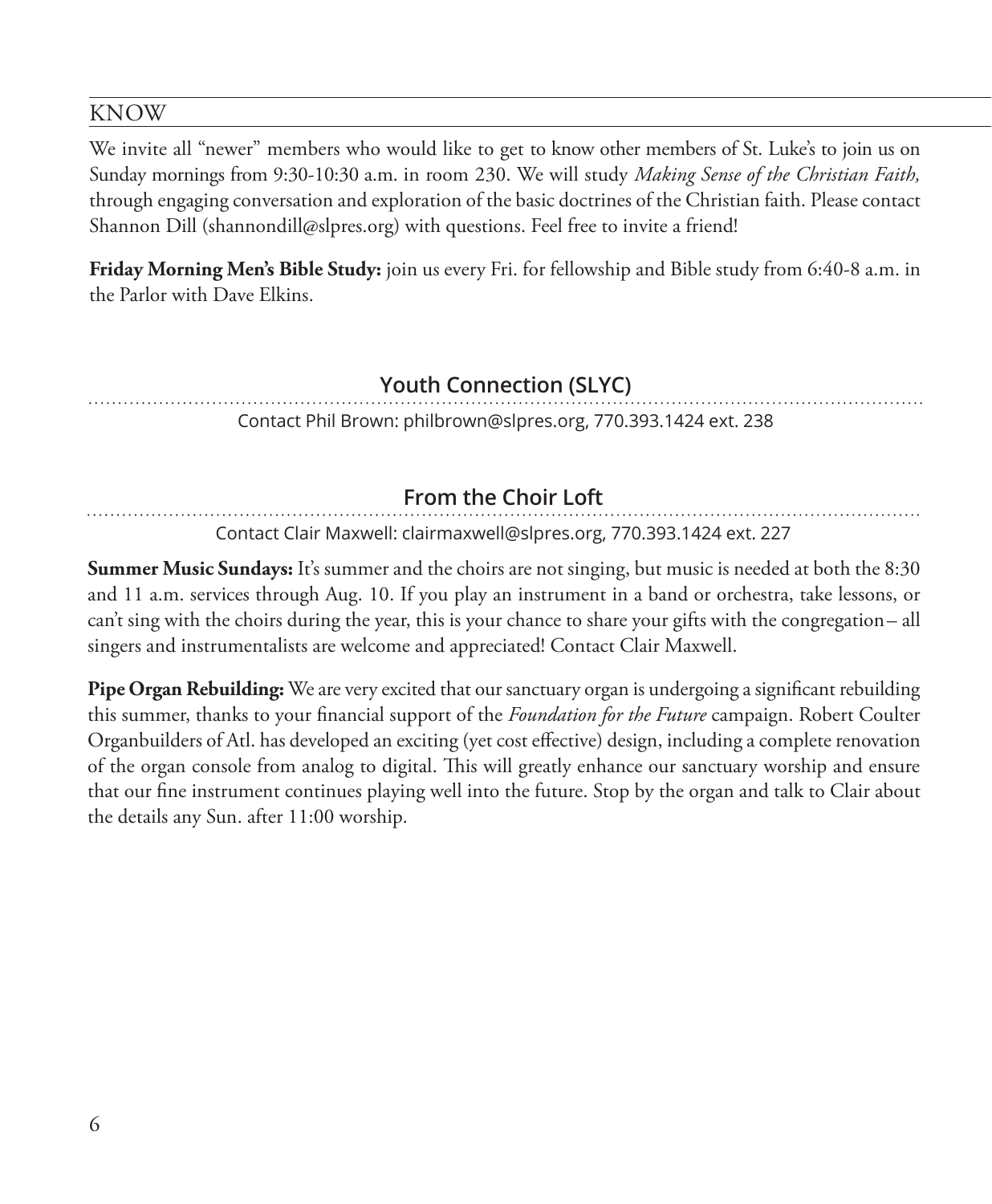# **Adult Sunday School (9:30-10:30 a.m.)**

Contact Shannon Dill: shannondill@slpres.org, 770.393.1424 ext. 229

**1,324 MARTA tickets to Journey!** Since Sept. 1, four of our Sunday School classes (Seasons of the Spirit, The Present Word, Faith Foundations, and Soul Food) have contributed \$1,655 to Journey (formerly called "Druid Hills Men's Shelter"), toward the purchase of MARTA tickets. Since Journey gets these tickets at half price, that is 1,324 MARTA trips! This transportation enables the men to job-hunt, get career support, and travel to new jobs prior to their first paycheck. St. Luke's is the only church that makes regular contributions to this program. Thanks to all who "pass the basket" each Sunday!

**The Story of the Bible** (Room 145, The Parlor) Each Sun. includes a 30 min DVD lecture by Dr. Luke Timothy Johnson, followed by class discussion.

**F.I.N.C.H** (Room 203) *Animate Bible* series: It poses questions people really have, and then encourages participants to respond—answers aren't included!

**Seasons of the Spirit** (Room 231-233) A biblically-based discussion class following the revised common Lectionary.

**Faith Foundations** (Room 232) We are studying the Gospel of Matthew with emphasis on the Church as an earthly manifestation of the kingdom of God.

**Soul Food** (Room 235) Finding Sustenance for Faithful Living: Fellowship, study and discussion on a range of topics related to spirituality in our lives.

# **SPLASH! Children's Ministries**

Contact Catherine Anne Thomas: cathomas@slpres.org, 770.393.1424 ext. 228

**Weird Sunday Mornings in June and August, 9:30-10:30 a.m.** The "Amazing Animals" (three's, PreK, and K) will gather in Rm. 120 to explore the animals in some of our favorite Bible stories. First through fifth graders will gather in the Great Hall for "Weird Animal Games." Each of these classes will require **two adult volunteers each week.** If you can help, please sign up on http://goo.gl/uMnk0k and tell us which Sun. and which class, we'll do the rest!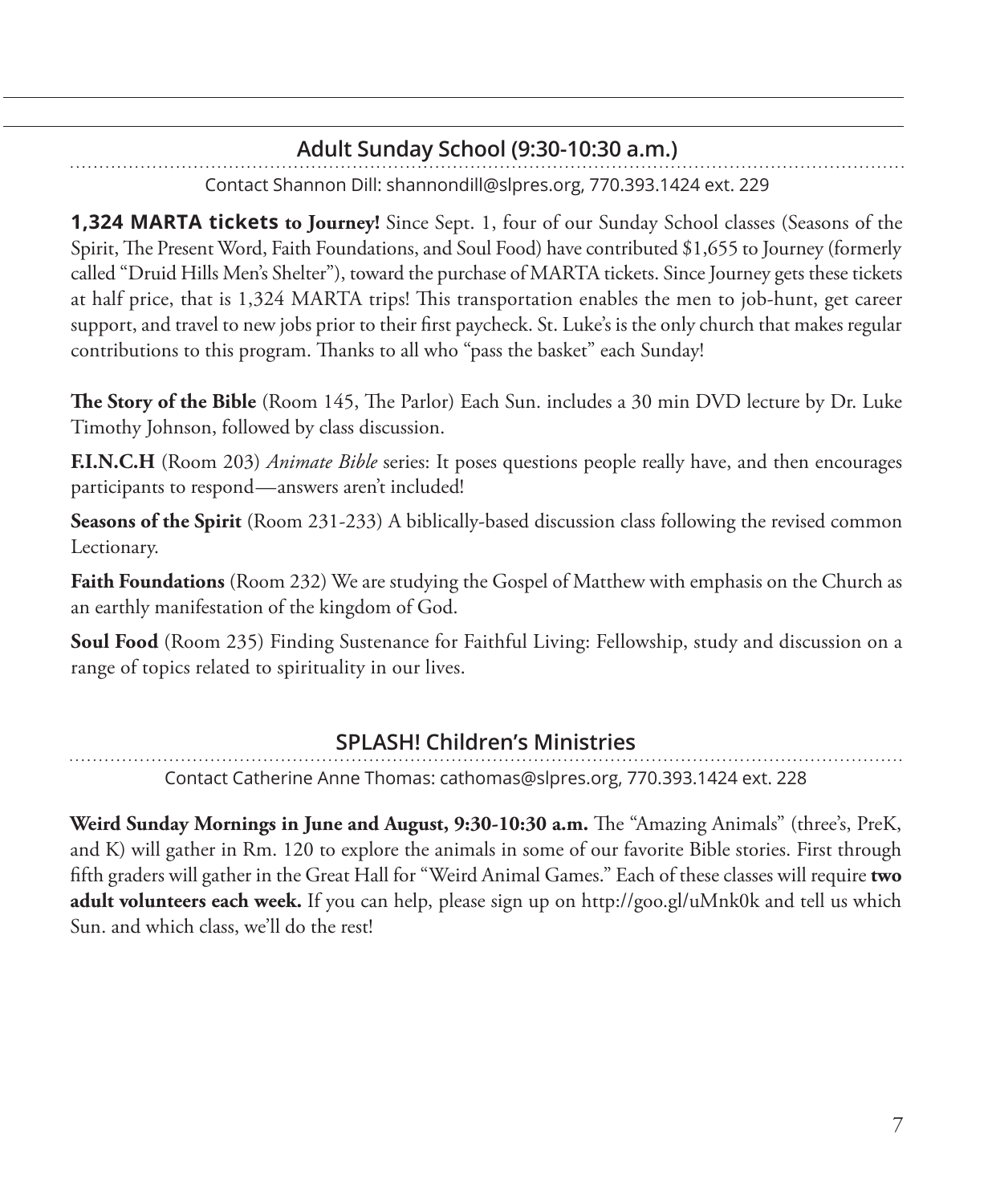#### SHARE

**Did you know** you can give flowers for a Sunday worship service in memory or in honor of someone or for a special event? Sign up on the main lobby bulletin board; cost is \$80. Call Celeste Fischer: 404.434.8099 or Faye Cashwell: 770.409.1960.

OWLS (Older, Wiser, Loving Seniors): You are invited to the **OWLS Barbecue** on **Tues., June 24th** at 11:30. Join us at Holcomb Bridge Park on Holcomb Bridge Rd. Lots of entertainment with badminton, horseshoes, bingo, walking trail or just sit and relax by river in your favorite lawn chair. Wear picnic attire complete with your favorite hat. RESERVATION ONLY. Your reservation will be secured when Melba receives a check for \$6 per person by <u>Fri., June 20th</u>. See you there!

**Summer Mom's Group** Don't let summertime keep you from Christian fellowship, fun and learning! Our popular Moms' Group will meet from 10-11 a.m. on June 25, July 9, July 16 and July 23. And since it's a group for Moms, we will offer child care and fun activities for the little ones. Come each week or just when you can, but we would appreciate reservations in advance for children. Contact Shannon Dill (shannondill@ slpres.org) for more information.

**Christian Music Zumba** is a fun way to get fit! Thurs. in June: 7-8:00 p.m.

\$6 per class. Contact Chris Wallace: clw7324@ comcast.net, 770.395.7324.

**Tai Chi** for strength, flexibility and balance: Tues. & Thurs. 12:30-1:30 p.m. \$10 per class. Contact Sam Evans: educcons@ aol.com, 678.650.2399.

**Summer Sundaes are coming!** Every Sunday in July at 6:30 p.m., join the Fellowship Committee at St. Luke's for fellowship and ice cream sundaes! Help our committee today by voting for your favorite ice cream flavor; there is an ice cream container in the lobby to drop in your vote.

**Come float with us!** The stable is being built, the tissue paper is cut, and the candy canes (that we will pass out to bystanders) have been purchased. There is still plenty of opportunity to participate in the fun. To sign up or for more information, contact Chris Wallace: clw7324@comcast.net or 770.395.7324. And, don't forget to SAVE THE DATES for the "Christmas in July" Float Decorating Party on **Saturday, June 28th** and the Dunwoody Fourth of July Parade on **Friday, July 4th**. More details to follow.

**Through a generous church family member,** St. Luke's has created a scholarship for graduating seniors in the amount of \$2,500. This year, an additional \$2,500 scholarship is also available. The scholarships are open to children and grandchildren of St. Luke's members. If you are interested, you can pick up an application in the church office or contact Scholarship Chairman, Paula Barbin: 678.297.9877 or barbin@fulton.k12.ga.us. The deadline for applications is June 30, 2014.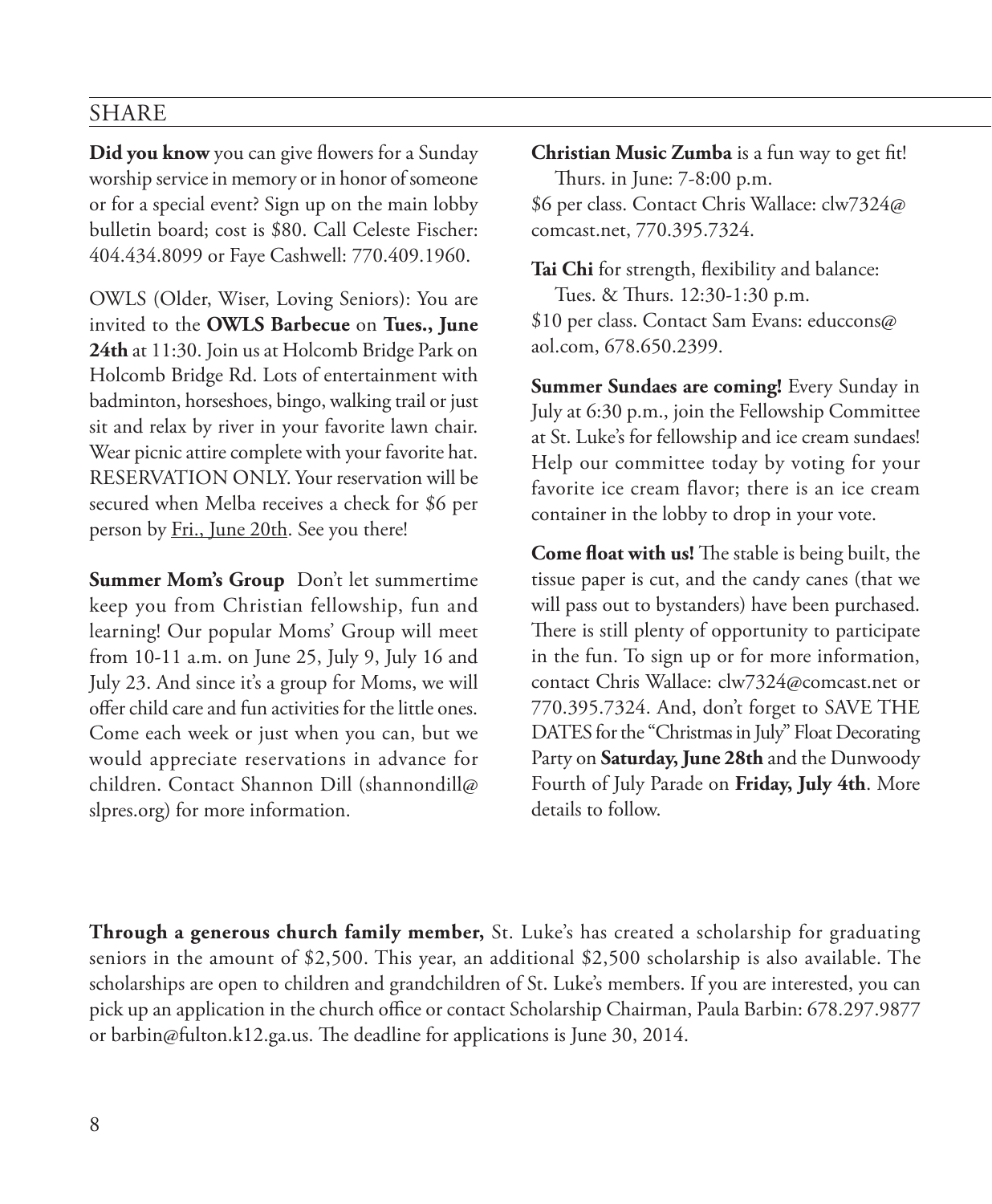### **Faith & Film**

Faith & Film meets the 3rd Friday of each month. It's an informal opportunity for adults of all ages to watch great movies and explore their own faith through the lens of today's film culture–bring a friend! A potluck dinner is served at 7 p.m. and the movie starts at 7:45 p.m. in room 207. If you plan to attend and would like help with food, please RSVP to Cindy or Josh Nunez at breakingbread14@ gmail.com or 678-230-1236.

#### **June 20: Courageous** (2011) PG-13

Four men, one calling: To serve and protect. Yet at the end of the day, they face a challenge that none of them are truly prepared to tackle: fatherhood. When tragedy hits home, these men are left wrestling with their hopes, their fears, their faith, and their fathering. Protecting the streets is second nature to these men. But raising their children in a God-honoring way? That's courageous.

**Electronic Giving Cards** are available in the back of the chapel or in the narthex of the sanctuary for members to place in the Offering plates so they can physically participate in that part of worship. The St. Luke's Finance Committee appreciates online contributions because it helps provide a more steady income flow throughout the year. Go to our website (www.slpres.org) and click on the "Giving" tab to find out more.

**Time for Summer Vacation Photos!** Each summer St. Luke's features vacation photos of our members and friends on the lobby screens, and we'd love to include you! Please send us a couple of your best vacation shots, preferably with **you** in the picture. Photos should be high quality jpeg format, but we can work with whatever you have. Email (robyprice@slpres.org) or drop off a thumb drive or disc at the office.

#### **Summer Camps**

#### **July 28 - August 2**

Act Up! and the Missoula Children's Theatre Camp presents "The Pied Piper" (www.slpres.org)

**June 15 - June 20:** Expressions in Motion Dance & Arts Camps (eimdance.com/summer\_camp)

**SporTots** at St. Luke's for the following weeks (sportots.com/slpres/):

| June 23 - 27   | June 30 - July 2 |
|----------------|------------------|
| July 7 - 11    | July 14 - 18     |
| August 4 - 8   | August 11 - 15   |
| August 18 - 22 | August 25 - 28   |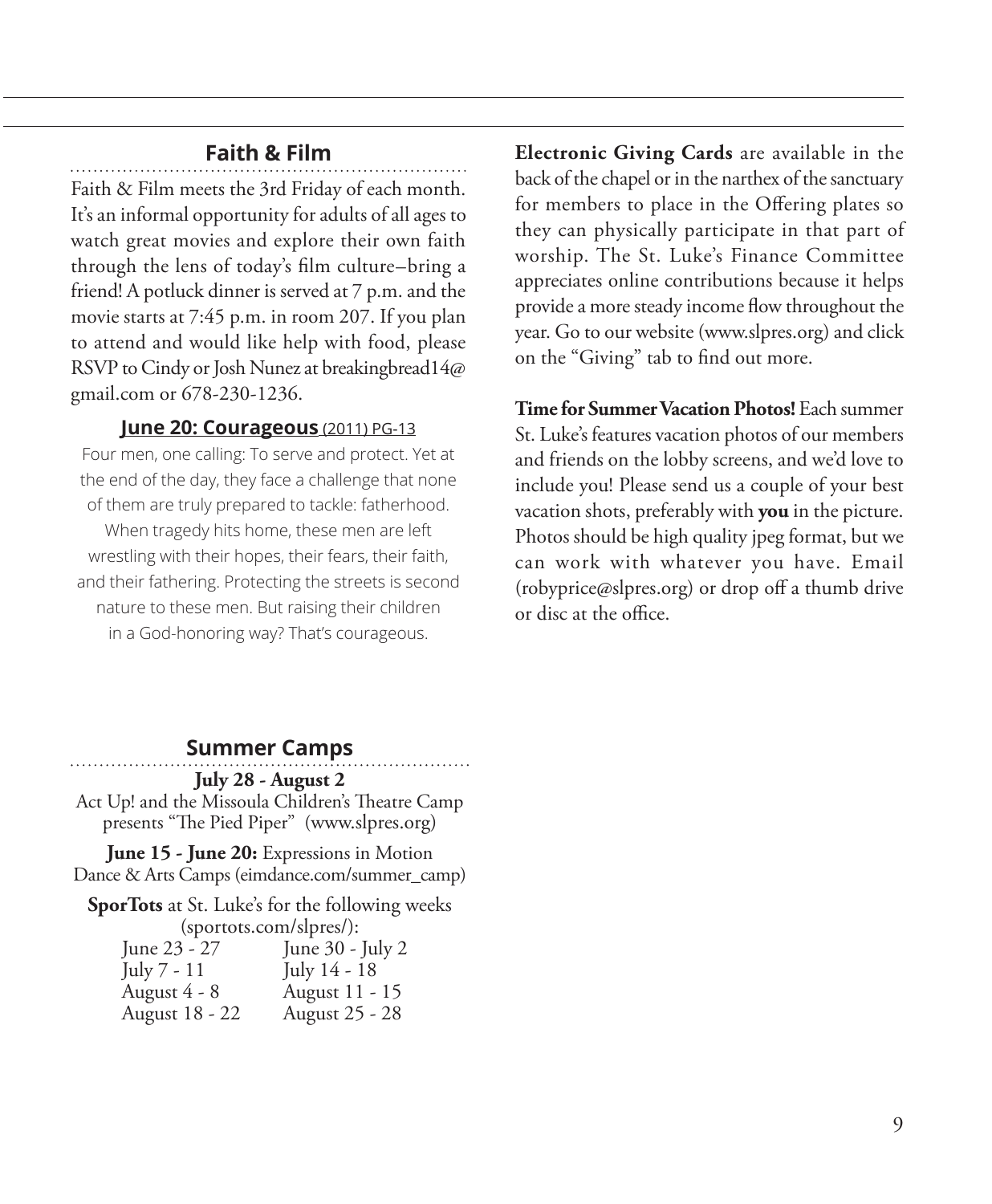**URGENT: Volunteers needed for June 22!**  St. Luke's provides dinner on the fourth Sunday of the month for homeless men at Journey Night Shelter (formerly Druid Hills). Please call Al Bridges (770.394.6581) as soon as possible if your group or family can help in this important outreach opportunity.

**Helping Hands:** Could you use your time and talent to assist someone in the congregation? This ministry matches short term needs (like setting up a computer, driving a member to an appointment, helping change light bulbs) with available resources. If you'd like to help, contact Rebecca Strickland: rebstrick@gmail.com, 404.664.5392. If you need the Helping Hands team, contact your Deacon.

**Serve your church with your smile:** be a greeter! Please sign up on http://goo.gl/XtWrDn or contact Meg Wallace: megwallace24@gmail.com, 404.293.1328.

**Buy Some, Share One:** You can support local food pantries by buying an extra non-perishable item every time you go to the grocery store, and placing your donation in the carts in the main lobby. We alternate our donations monthly to the Interfaith Outreach Home (IOH) and Community Assistance Center (CAC). Your donations make a big difference!

**R.O.C.K. (Reaching Out Through Crocheting & Knitting):** Every Wed., 10 a.m. - noon in the Parlor. Men and women of any age and skill level are welcome to join us in making prayer shawls, layette sets, blankets, etc. for outreach projects.

**Prayer Ministry:** Our St. Luke's Prayer Ministry Team is involved in intercessory prayer (praying on behalf of others). If you would like to become a part of the Prayer Ministry Team, contact Paula Barbin: barbin@fulton.K12.ga.us , 678.297.9877.

**Get together for breakfast** here at St. Luke's every Sunday morning and welcome folks as they arrive. If you and your friends could furnish a continental breakfast, we will be glad to reimburse you. Please sign up on http://goo.gl/GevLpf or contact Meg Wallace: megwallace24@gmail.com, 404.293.1328.

**A new ministry:** St. Luke's is a loving and caring church that feels like home to those who participate in the many ministries and programs offered here. However, there are times when a member may become less active at church, and then they find it difficult to reengage. Whatever the circumstances, we want everyone to know that the door is always open! Please contact Shannon Dill (shannondill@ slpres.org) or Jim Giesler (jfgielser@comcast.net) if you'd like to serve in this new ministry.

**Looking for a great way to serve your church family?** St. Luke's Meal Ministry provides meals for families or individuals who are recovering from a recent surgery or illness, suffering from the loss of a loved one, or celebrating the birth or adoption of a new baby. If you are interested in delivering a meal to a congregation member or would like more information, please contact Krissy Williams: bkcook71@yahoo.com.

**St. Luke's needs ushers!** Questions? Contact John Tienken: 770.394.1104, tienkenj@gmail.com.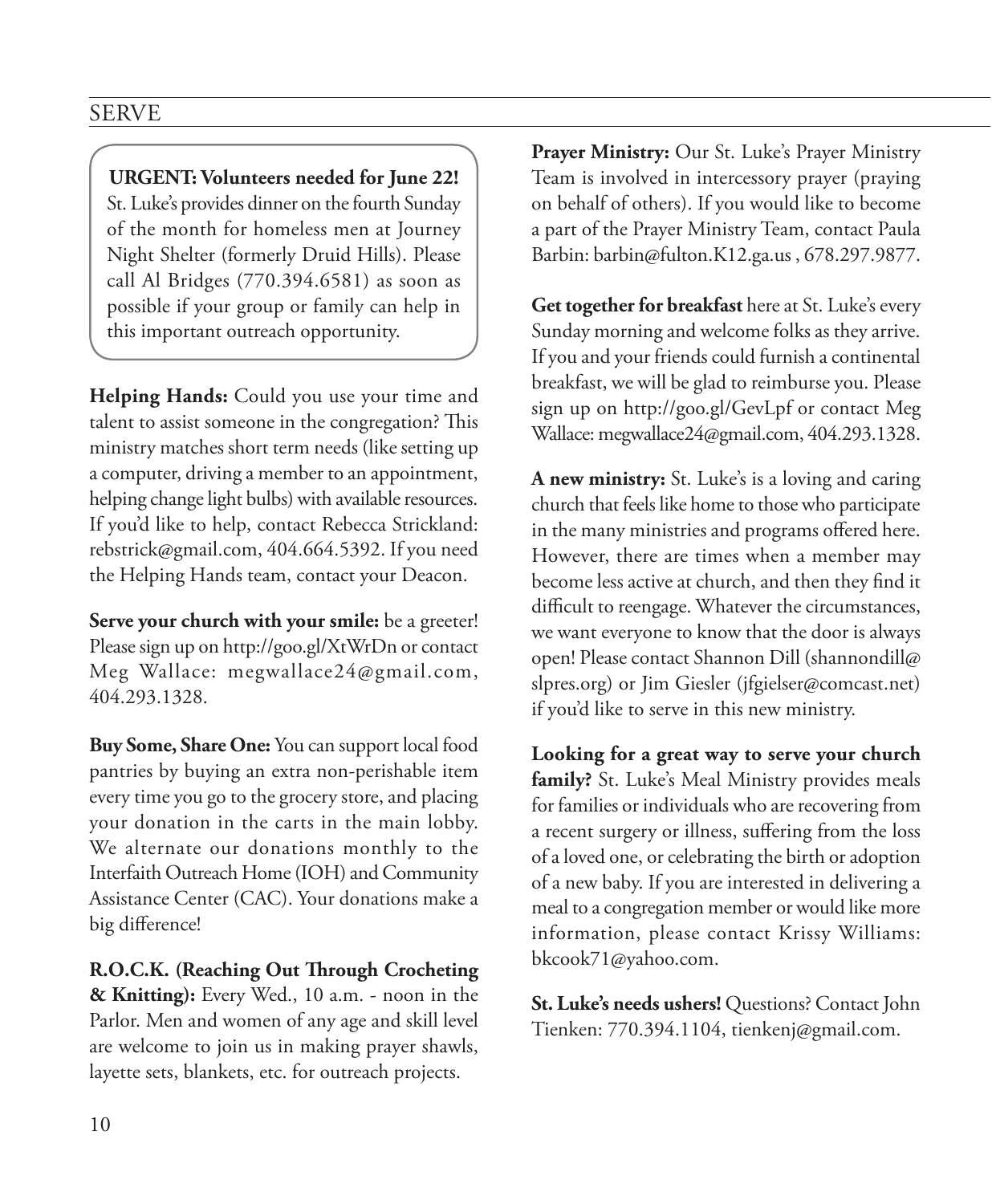**Family Promise: July 20-27.** Next month is another opportunity to host homeless children and their parents. The signup link is http://goo.gl/ aBn1ur. Thank you for all you do to show homeless families how St. Luke's members put faith into action! SLPC will also be hosting a TRAINING session. Anyone who has not had the opportunity to attend a Family Promise training session will be more than welcome at this session. Stay tuned for date specifics. David King: 770.394.2742 or cardheel@yahoo.com.

# **Summer Missions**

#### **June 14-21 • Merida, Mexico**

Our team of 12 is in Merida, Mexico this week; please keep them in your prayers.

#### **Through July 6** (any Sat.-Sat.) **• Guatemala**

Join a mission trip this summer with our partners at AIR-Guatemala. Individuals over 18 are welcome. For more info, contact Anne Hallum: ahallum@ stetson.edu. Anne and AIR staff members will meet you at the airport and handle every detail of an unforgettable week!

#### **July 17-19 • Clinton, SC**

St. Luke's is planning a summer mission trip to Thornwell Home for Children (www.thornwell. org) in Clinton, SC. This is a great way to serve, learn and grow in faith without going too far from home. Participating youth will have most of their expenses covered by Tartan Trot proceeds. Contact Mary Martin: mary.martin@nsn.com, 404.345.8597.